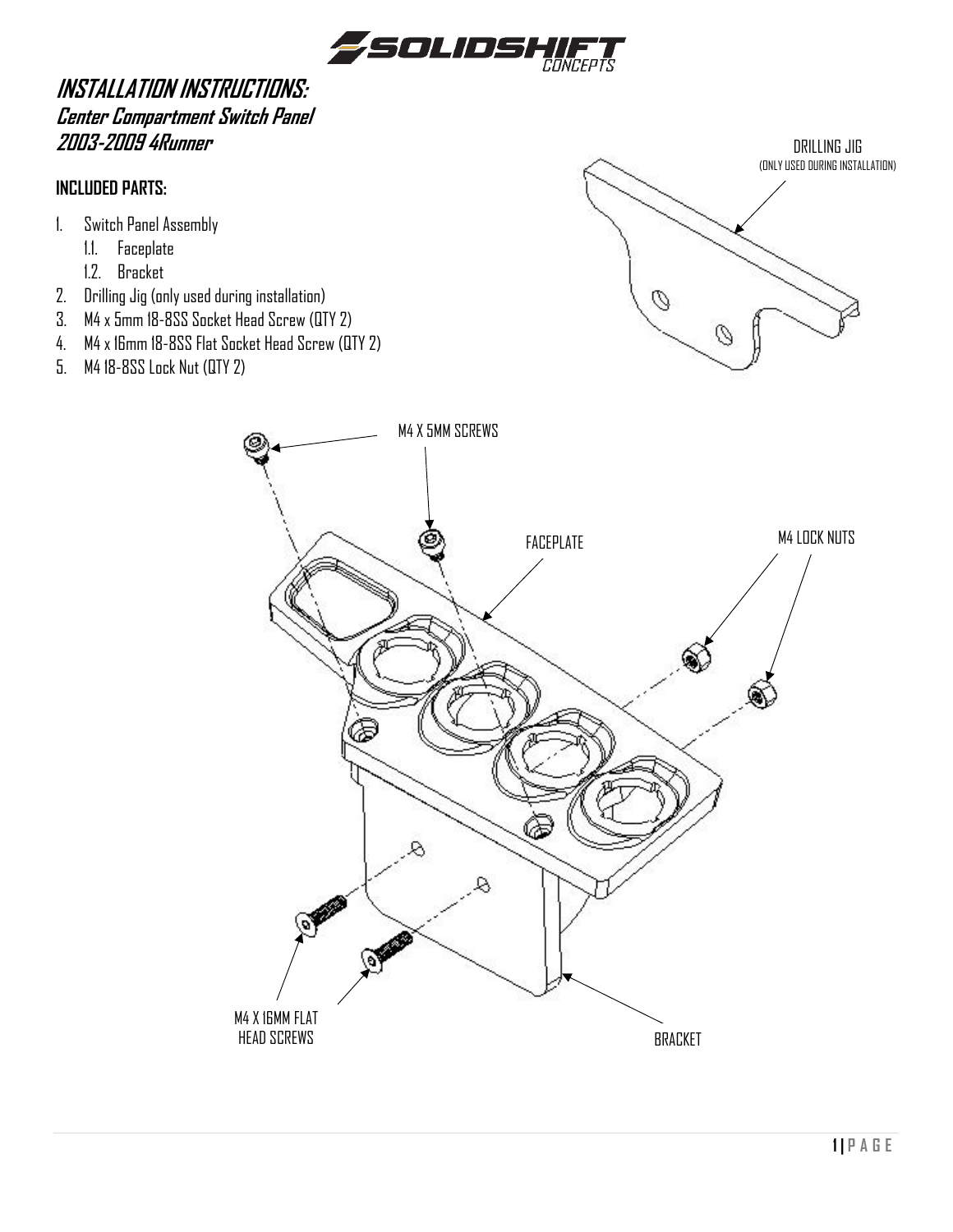

#### **PREPARATION AND INSTALLATION:**

## **NOTE: Solidshift Concepts is not responsible for any property damage incurred through the use of this product and its installation instructions**

- 1. Remove the center compartment
	- 1.1. Open the center compartment by pushing in in the center of its outside face
	- 1.2. Grasp the top of the center compartment and gently pull towards the roof of the vehicle to separate the compartment from the center stack at its hinge points
- 2. Prepare the SWITCH PANEL ASSEMBLY
	- 2.1. Verify that you received all parts listed on **Page 1**
	- 2.2. Separate the FACEPLATE from the BRACKET by removing the two M4 X 5MM SCREWS
	- 2.3. Remove the M4 X 16MM FLAT HEAD SCREWS and M4 LOCK NUTS from the BRACKET
- 3. Drill BRACKET mounting holes in the center compartment
	- 3.1. Clip the JIG over the back face of the center compartment. The drill guide holes in the JIG should be on the outside of the compartment (see picture below)
	- 3.2. Make sure the JIG is fully seated on the center compartment and that the compartment is held rigidly in a vice or clamp
	- 3.3. Use a 1/4" drill bit to carefully drill two holes through the back face of the center compartment, making sure that the JIG does not shift while the holes are being cut

**NOTE: Be sure to only drill through the back face of the center compartment. Double check the position of the JIG BEFORE drilling. The holes must be the correct size and in the correct position for successful installation.**



- 3.4. Remove the JIG from the center compartment and make sure that the newly drilled mounting holes are free from burrs
- 4. Test fit the BRACKET and FACEPLATE inside the center compartment
	- 4.1. Place the BRACKET inside the compartment and align the two thru holes with the holes just drilled in the compartment
	- 4.2. Insert the two M4 X 16MM FLAT HEAD SCREWS through the aligned holes. The heads of the screws should be close to flush with the back face of the center compartment, but should not pass through
	- 4.3. Inside the compartment, gently tighten the two M4 LOCK NUTS onto the M4 X 16MM FLAT HEAD SCREWS.
	- 4.4. Before snugging the M4 LOCK NUTS down, attach the FACEPLATE to the BRACKET with the two M4 X 5MM SCREWS and visually confirm that the Switch Panel fits correctly in the center compartment. The FACEPLATE should be slightly below the top lip of the compartment, and there should be minimal gaps between the perimeter of the FACEPLATE and the center compartment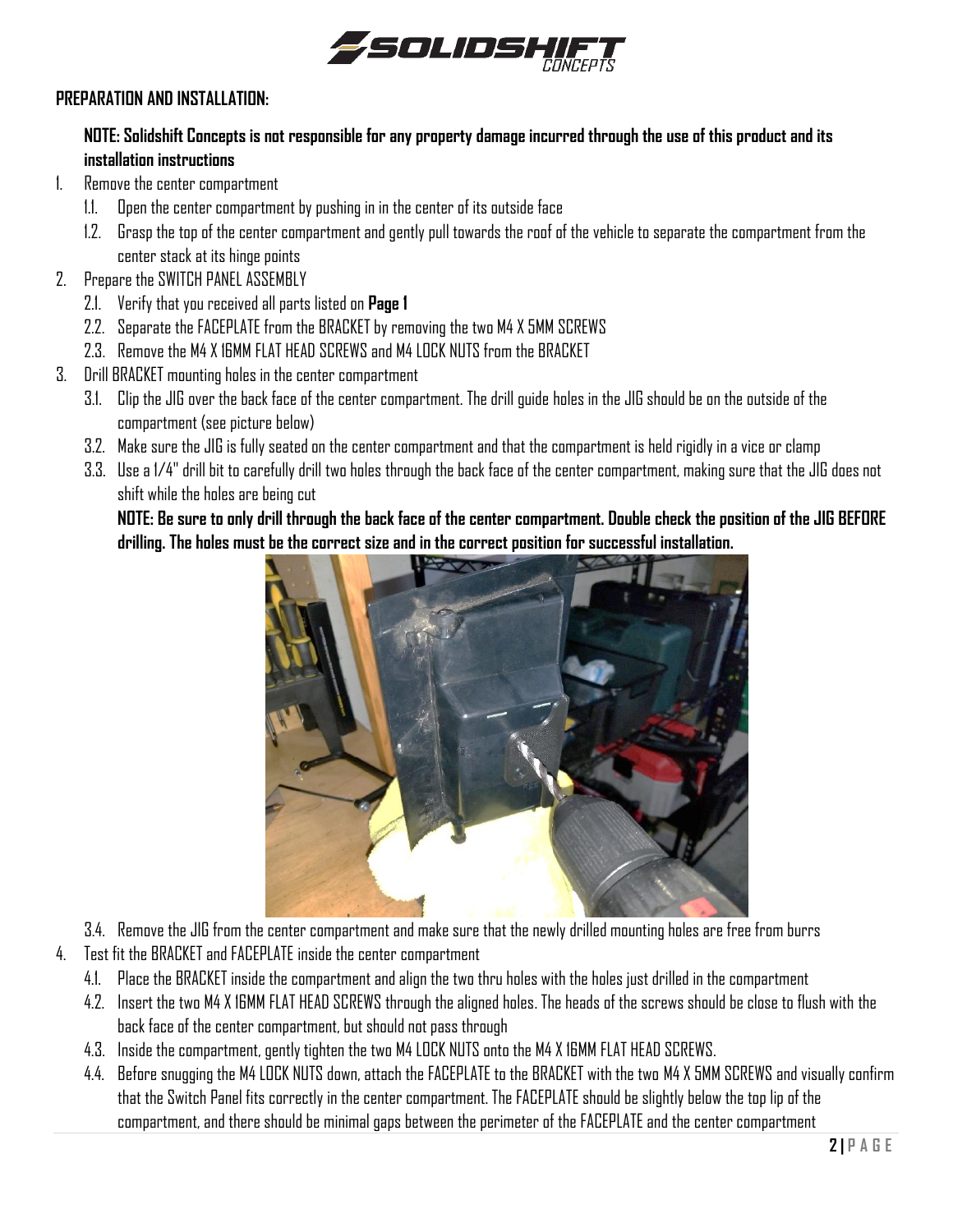

- 4.5. Take note of the direction you shifted the loose Switch Panel Assembly to achieve the best fit this will be the position used later when the BRACKET fasteners are fully tightened
- 4.6. Remove the Switch Panel from the center compartment (reverse process described in steps 4.1.-4.4.)
- 5. Create hole in the center compartment for routing wire
	- 5.1. Using a step drill bit and/or rotary tool, create a 3/4" diameter hole in the bottom face of the center compartment in the approximate location shown in the picture below. Note the orientation of the compartment in the picture. Double check your chosen hole location before cutting to ensure that the hole will not break through the adjacent faces of the center compartment.



(Grommet shown in picture not included)

- 5.2. Remove any burrs from the hole. Installation of a rubber grommet (not included) is recommended in most cases, depending on your chosen wiring and loom/sleeving
- 6. Create hole in the center stack panel for routing wire
	- 6.1. Using a step drill bit and/or rotary tool, create a 3/4" to 1" diameter hole in the bottom face of the center stack panel in the approximate location shown in the picture on **Page 4**, nearer to the passenger side of the vehicle. Take care to not plunge any tools too deep beyond the plastic panel; there are other components behind this panel.
	- 6.2. Remove any burrs from the hole
	- 6.3. This hole should be roughly aligned with the hole just created in the bottom of the center compartment when it is installed, and allow for the free passage of any wires routed to the Switch Panel. Check for proper alignment once the hole is made by temporarily installing the center compartment in the center stack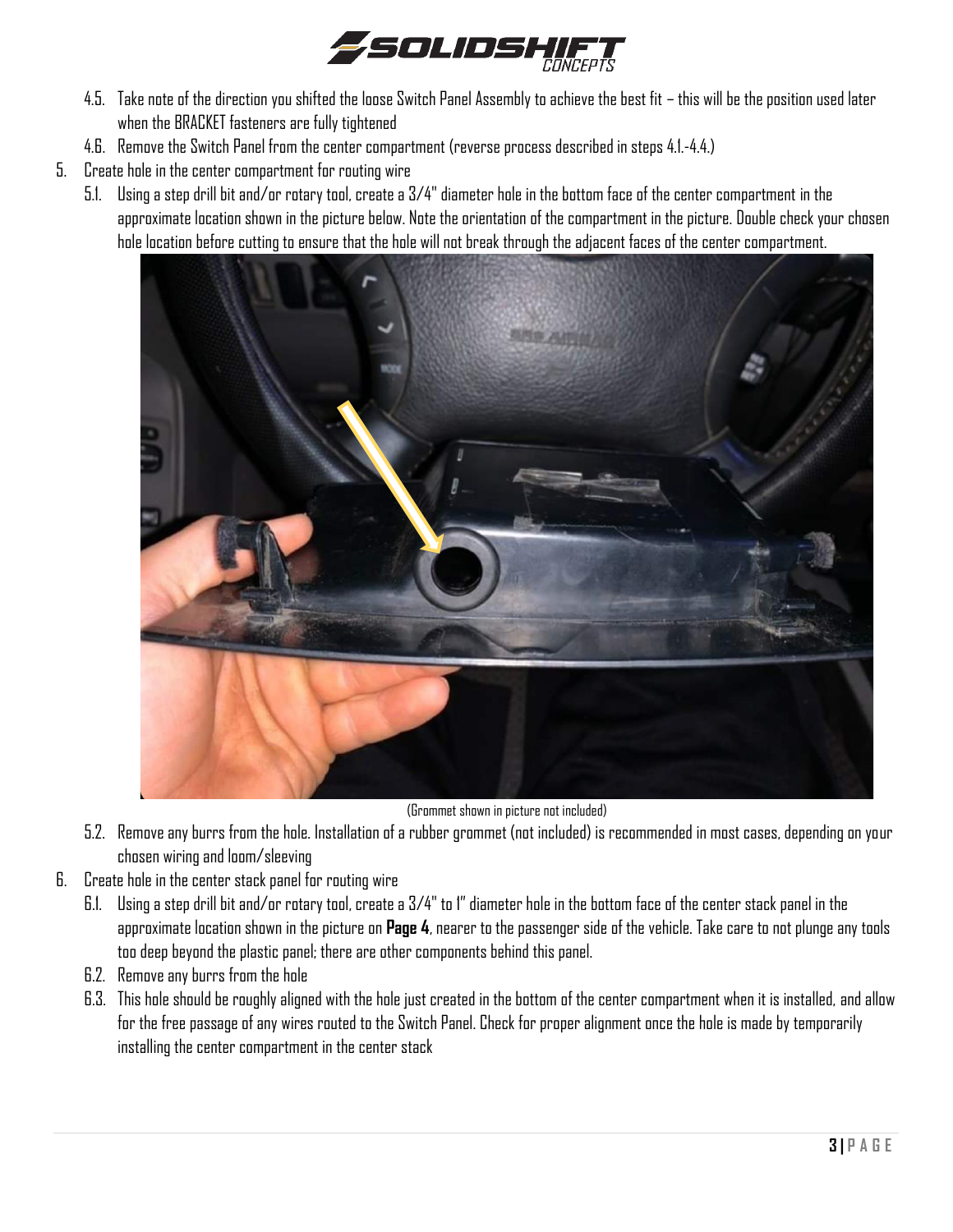



- 7. Install switches (not included) into the FACEPLATE
	- 7.1. Establish desired position and rotation of switch
	- 7.2. Each switch cutout in the FACEPLATE has four keyways. From the top side of the FACEPLATE, align the anti-rotation tab on the switch with one of these keyways and firmly push the switch until it bottoms out on its flange. There should be no gap between the switch flange and the FACEPLATE when the switch is fully installed, and there should be no play in the switch body.
	- 7.3. Repeat for each switch
- 8. Final installation of the Switch Panel
	- 8.1. Place the BRACKET inside the center compartment and align the two thru holes with the holes drilled in the compartment
	- 8.2. Insert the two M4 X 16MM FLAT HEAD SCREWS through the aligned holes. The heads of the screws should be close to flush with the back face of the center compartment, but should not pass through
	- 8.3. Inside the compartment, tighten the two M4 LOCK NUTS onto the M4 X 16MM FLAT HEAD SCREWS while shifting the bracket in roughly the same direction established in step 4.5.
	- 8.4. Route desired length of wire for each switch terminal through the bottom hole in the center compartment, around the BRACKET, and out the top of the compartment. Note that wires intended for each of the four different switches will need to be routed through the BRACKET differently to prevent wires from getting pinned between the BRACKET and FACEPLATE. Wires for the middle two switches must be routed through the center hoop of the BRACKET. Wires for the far left and right switches must be routed outside the left and right sides of the BRACKET, respectively.
	- 8.5. Connect the wires to the switch terminals. It can help to color code or label the wires at this step
	- 8.6. Attach the switched and wired FACEPLATE to the BRACKET with the two M4 X 5MM SCREWS. Ensure that no wires are pinched between the FACEPLATE and BRACKET